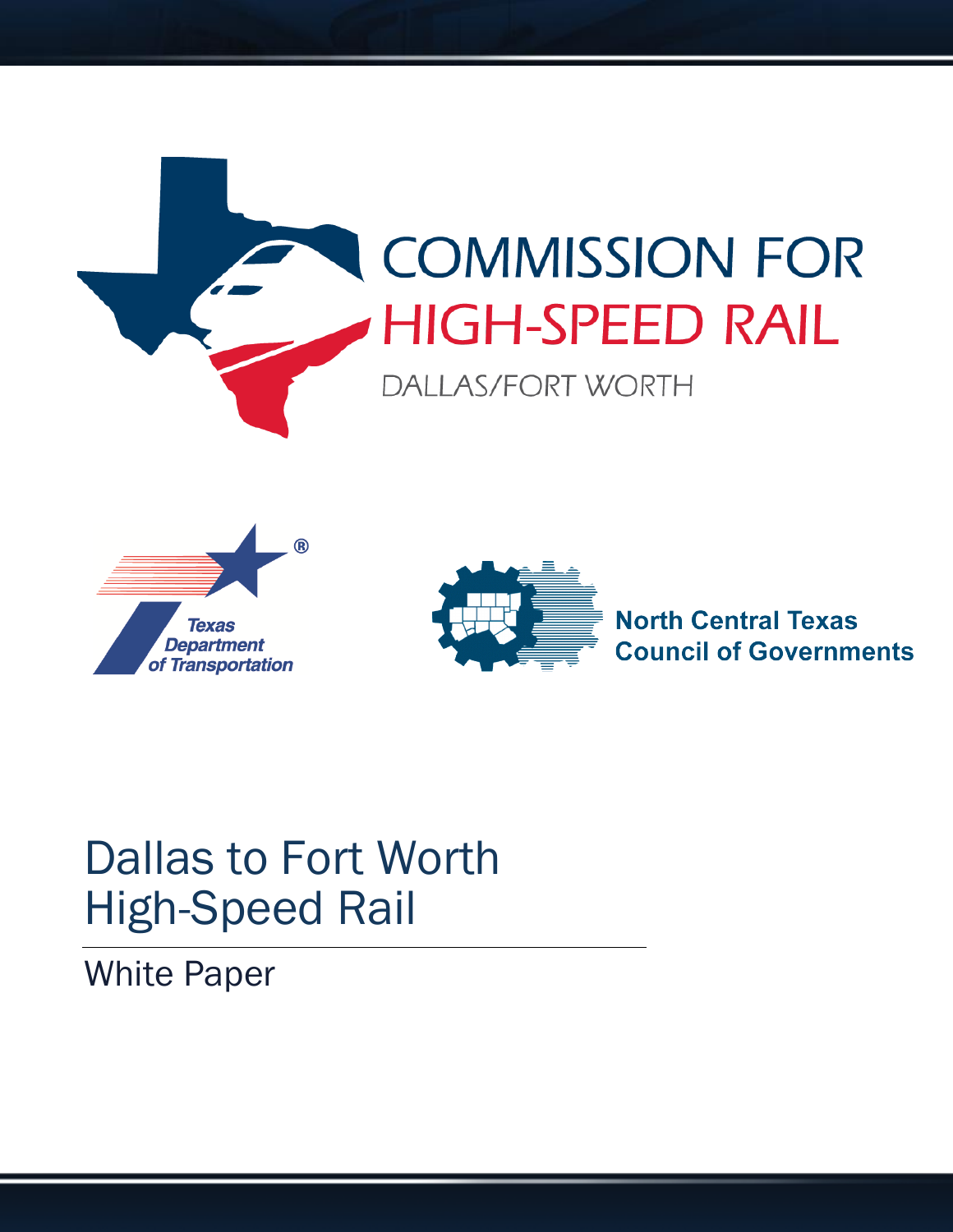### Dallas to Fort Worth High-Speed Rail (HSR) White Paper

Three High-Speed Rail (HSR) corridors that would connect major urban areas of the State are being studied in Texas. The corridors currently under consideration are the Dallas to Fort Worth (DFW) HSR, Dallas to Houston (DAL-HOU) HSR, and Texas Oklahoma Passenger Rail Study (TOPRS). This White Paper provides an overview of the background and plan forward for the DFW HSR corridor and its relationship to the DAL-HOU and TOPRS corridors.

#### DFW HSR: Where have we been?

In 2011, the Texas Department of Transportation (TxDOT) applied for \$18 million under the American Recovery and Reinvestment Act (ARRA) of 2009 for preliminary engineering and National Environmental Policy Act (NEPA) studies for high-speed rail between Dallas/Fort Worth and Houston. The Federal Railroad Administration (FRA) awarded \$15 million to TxDOT for the project to consider high speed service for the corridor with a minimum top speed of 150 mph.



In 2012, the Texas Central Railway (TCR), a private Texas company, made a proposal to TxDOT to develop the DAL-HOU portion of the corridor. In 2013, TxDOT, in conjunction with FRA and TCR, developed a plan to undertake the NEPA process for the DAL-HOU corridor, including a connection to Fort Worth. This coordination led to the creation of two unique projects: 1) DAL-HOU HSR, and 2) DFW HSR. The Federal Railroad Administration, with a third party consultant, will lead the NEPA effort for the DAL-HOU project utilizing resources provided by TCR. TxDOT will lead the NEPA effort for the DFW HSR



project. Corresponding Memoranda of Understanding (MOU) for each project have been executed between the parties. The execution of the MOUs reflects the high degree of cooperation between FRA, TCR, and TxDOT.

In addition to the support of the State and Federal lead agencies, the North Central Texas Council of Governments (NCTCOG), the metropolitan planning organization for the Dallas-Fort Worth Region, has included high-*speed rail corridors in their long range* regional transportation plan (*Mobility 2035 – 2013 Update*). Within the NCTCOG region, the plan calls for stations in downtown Dallas and Fort Worth and in the vicinity of Arlington. The plan also identifies the Dallas to

Houston corridor as the one with the highest potential for HSR service beyond the NCTCOG boundaries<sup>1</sup>.

 $\overline{a}$ 

<sup>1</sup> Mobility 2035 - 2013 Update, adopted by NCTCOG's Regional Transportation Council in June 2013, Mobility Option, page 6-27.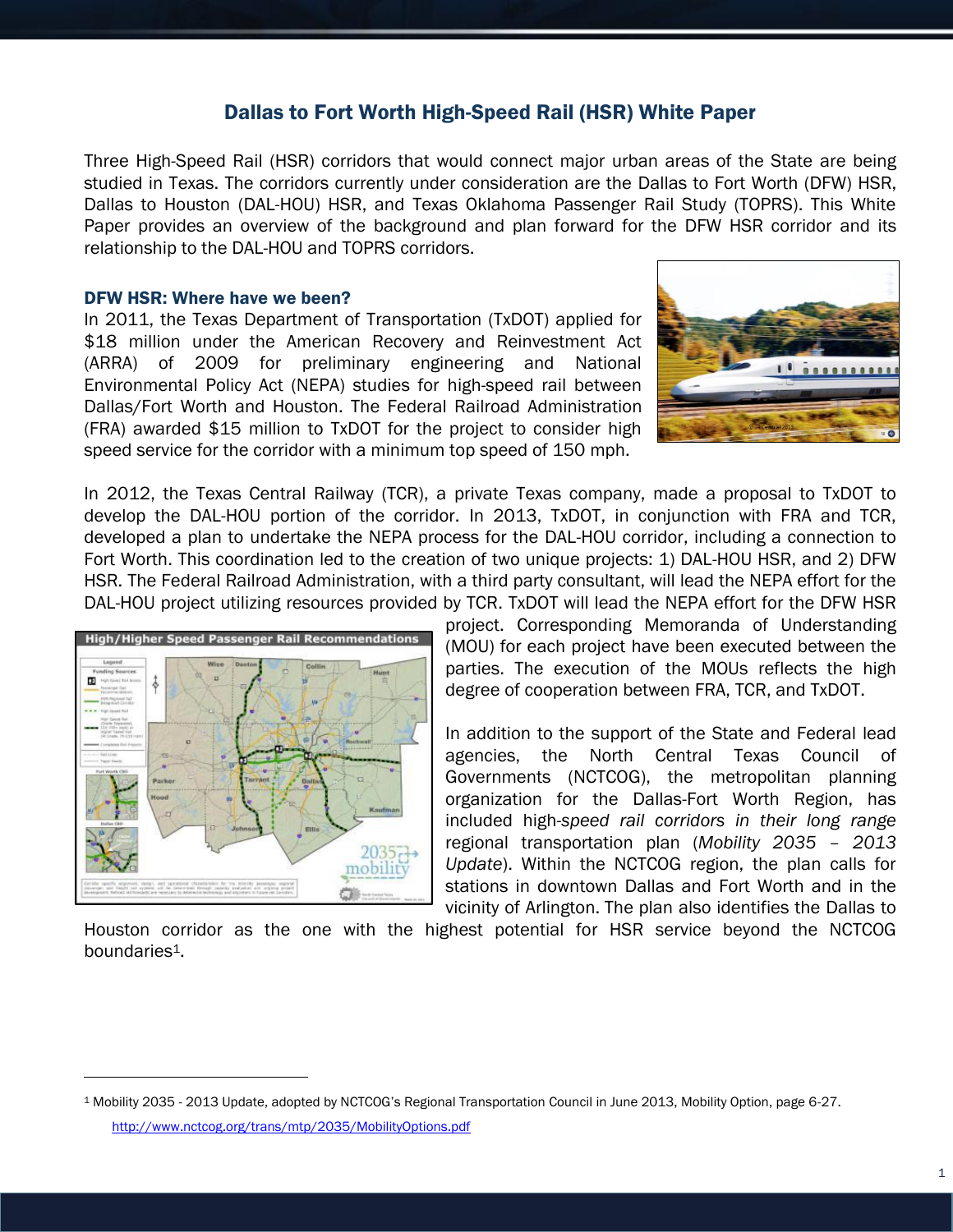#### DFW HSR: Where are we going?

As part of the NEPA study for DFW HSR, the Commission for High Speed Rail in the Dallas Fort Worth Region (CHSR)<sup>2</sup> was formed to provide guidance to the Texas Transportation Commission, TxDOT and project consultants as they relate to HSR connecting the DFW area, as well as to assist with executive and legislative meeting opportunities. The CHSR also provides input on funding and procurement strategies, and advice for the NEPA study, including public involvement considerations.

TxDOT, in coordination with FRA, will lead the Environmental

Impact Statement (EIS) for the DFW HSR project to study passenger rail service between Dallas and Fort Worth. This study will analyze the alternative alignments, station locations, and standards for design and operations. The recommended preferred alternative resulting from this work will then be ready for further development of the final design, right-of-way acquisition and construction.



Source: NCTCOG, as presented to the Dallas City Council on May 13, 2013.



Source: NCTCOG, as presented to the Commission for High Speed Rail in the Dallas/Fort Worth Region on April 22, 2014.



Source: TxDOT, April 2014

#### System Connectivity

The DFW HSR is closely coordinated with other passenger rail efforts in Texas, including the DAL-HOU HSR, and TOPRS. The TOPRS project limits extend from Edmond, Oklahoma to the Texas/Mexico border and could connect several major urban areas along the I-35 corridor including San Antonio, Austin, Fort Worth, and Denton. The DFW HSR project will be coordinated with these passenger rail projects to ensure a successfully planned HSR network that is connected and userfriendly to customers.

#### What's Next?

l

The DFW HSR will follow the federal NEPA process and will need federal assistance with timely and expedited federal reviews and approvals as well as with the identification of federal funding opportunities to implement the project.

<sup>2</sup> <http://txdot.gov/inside-txdot/get-involved/committees/chsr-dfw.html>